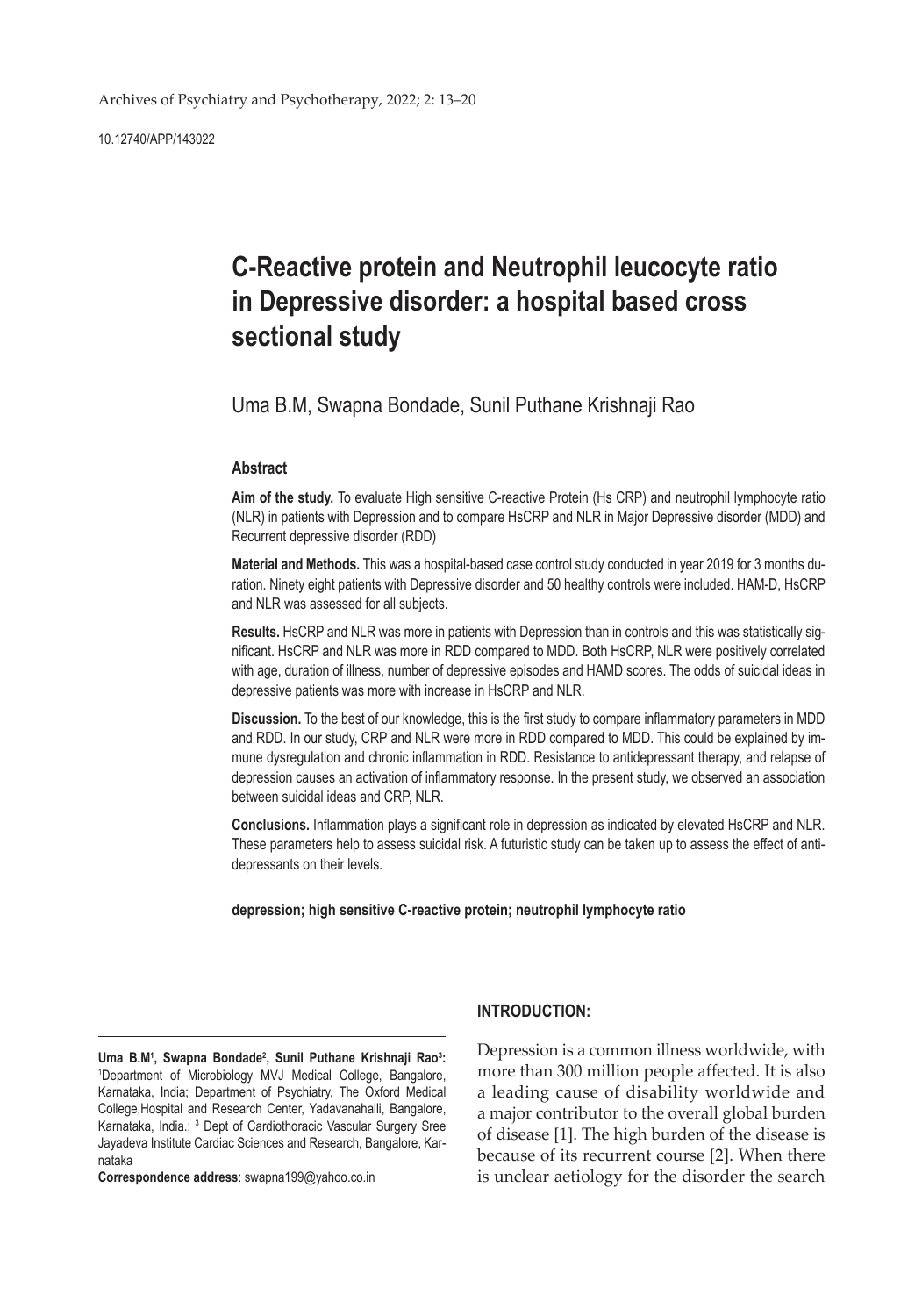for it continues till, we are able to conclude on it. Among the biological and psychological theories explaining the causes of depression, the hypothesis involving an active inflammatory process taking place in a human organism is becoming increasingly important [3].

Blood parameters like Complete blood count (CBC), C-reactive protein (CRP), and cytokines are used to measure inflammation. During the phase of acute inflammation, cytokine originated from the pathological site upregulates the synthesis of CRP by hepatocytes[4]. Researchers have found High sensitivity CRP (Hs CRP) to be a useful indicator in assessing low grade microvascular inflammation like Coronary heart disease and neuroinflammation in psychiatric conditions [5,6]. In addition, stress and depression may result in an increased number of leukocytes and neutrophils, as well as decreased lymphocytes [7]. Recently, the neutrophil–lymphocyte ratio (NLR) has been found to be a good indicator of inflammatory status, [8]and this ratio has been investigated in a number of neuropsychiatric diseases [9,10].

Although it is unclear the extent to which inflammation contributes to depression onset and relapse [11], it is becoming increasingly clear that inflammation may increase the complexity and severity of illness presentation, as well as treatment response, at least among a subpopulation of individuals with MDD [12]. Although longitudinal studies have shown that elevated serum cytokine levels often precede, and therefore potentially cause depressive symptoms, [13,14] the direction of causality is still being studied and the possibility that depression worsens the course of inflammatory illnesses cannot be ruled out, at least in a subset of patients [15].

There are many studies on association of inflammation and depression with contrasting outcomes and this encouraged us to carry out the present study to examine the role of inflammation in depression using CRP and NLR. We also tried to analyse whether there is any association between the severity and recurrence of depression with inflammation.

#### **METHODOLOGY**

This was a hospital-based cross-sectional case control study, conducted in the outpatient department of psychiatry of a tertiary medical college hospital in the year 2019 for duration of 3 months. Ninety-eight consecutive patients in the age group of 18-65 years who were diagnosed with Depressive disorder according to Diagnostic and Statistical Manual of Mental Disorders*-5 (DSM-5)* were included in the study. Among 98 patients 64 had Major depressive disorder (MDD) and 34 had Recurrent depressive disorder (RDD). For an episode to be considered recurrent, there must be an interval of at least 2 consecutive months between separate episodes in which criteria are not met for a major depressive episode. Age and gender matched 50 healthy subjects who were hospital employees or relatives of the patients and did not have any psychiatric, chronic physical illness and acute infections were taken as controls. Subjects who had seizure disorders, mental retardation, other psychiatric disorders, hypertension, hypercholesterolemia, acute or chronic physical illnesses, pregnancy, smoking, alcohol use, and history of any drug use or medication use during the last month, were excluded from the study. Written informed consent was taken from the cases and controls. Psychiatrist administered a semi structured proforma to collect socio demographic details, height, body weight and Hamilton rating scale for depression (HAM-D) scale, an item on suicide, (Question 3) in HAM D scale was used to assess the suicidal ideas. Complete Blood Count, NLR and CRP were measured and recorded for each subject. The study was approved by the Institutional ethics committee (IEC/TOMCHRC/114/2019-20).

#### **MEASUREMENTS:**

## **Hamilton depression rating scale (HAM-D):**

HAM –D has 21 items and is an observer rated screening tool. Ratings are made on the basis of clinical interview. Scores 7 and below is considered as normal, 8 – 13 as mild depression, 14 – 18 as moderate depression, 19 – 22 as severe depression and 23 and above as very severe depression [16].

Archives of Psychiatry and Psychotherapy, 2022; 2: 13–20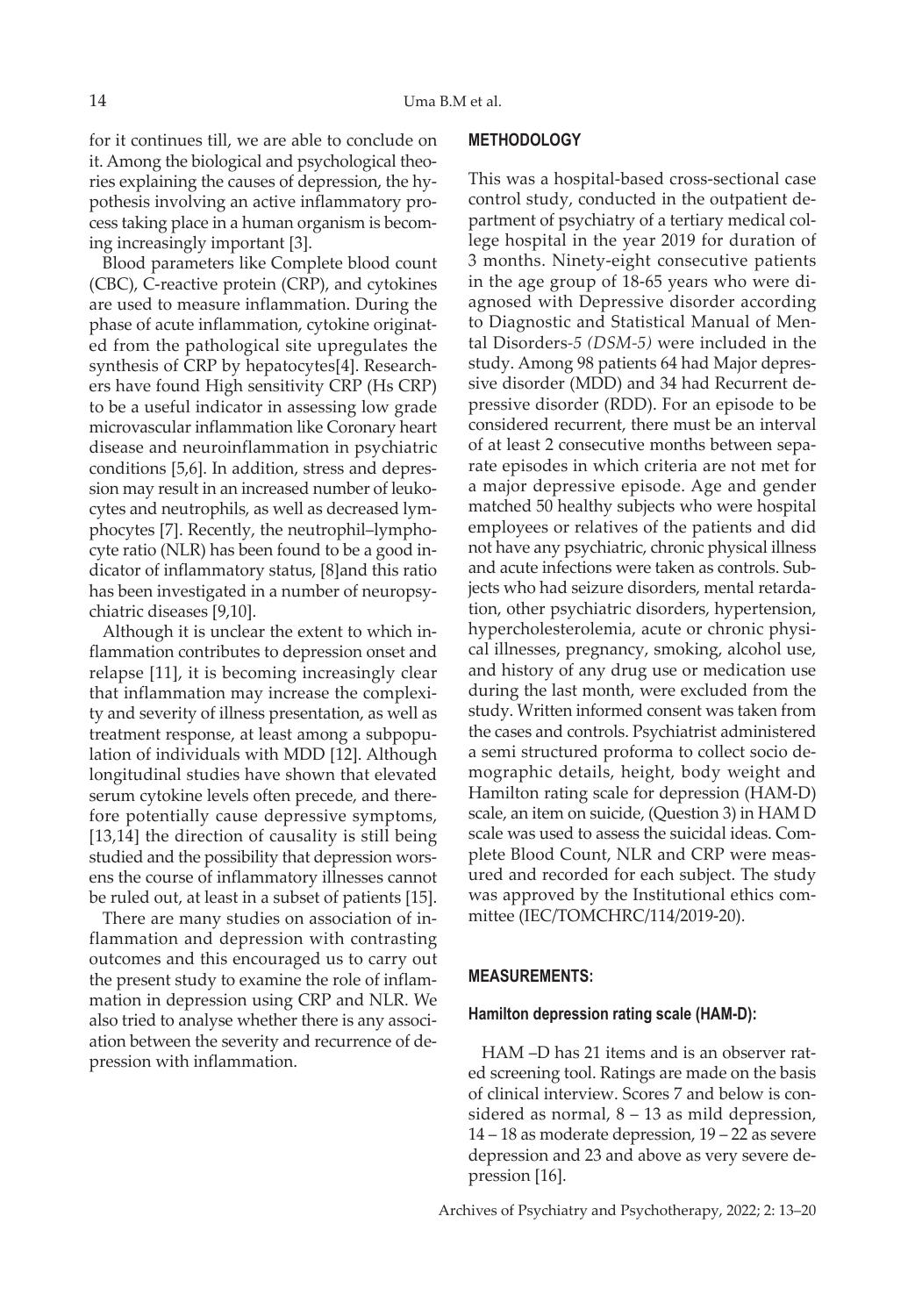## **ANALYSIS OF CBC AND CRP:**

2.5 ml blood was obtained from medial cubital vein by venepuncture avoiding haemolysis in sterile BD Vacutainer tube (BD Franklin Lakes NJ USA) with 5.4mg of K2 Ethylene Diaminetetraacetic acid (EDTA) for CBC. At the same time about 2 ml of blood was collected in clot activated vacutainer for CRP measurement and was centrifuged at about 3500 RPM. Complete blood count, was determined using Sysmex XP – 100: A1489 haematology analyser (Sysmex, India). In order to measure NLR reliably and to minimize the potential influence of anticoagulant [EDTA], blood samples were analysed within 60 minutes after venepuncture. All the blood samples were analysed at the same laboratory. Quantitative analysis of HsCRP was done with 5 µL of fresh serum sample using Nephelometry of Agape company which works on the principle of Latex enhanced turbidimetric immunoassay. The actual concentration was then determined by interpolation from a calibration curve prepared from calibrators of known concentrations. We used the Agape kits with a lower detection limit of 0.5 mg/L.

#### **Statistical analysis**

The data was analysed using SPSS for Windows version 16.0 software (SPSS.INC Chicago, IL, USA). Data were tested for normal distribution using Kolmogorov-Smirnov test. Results obtained were analysed using descriptive and inferential statistical methods. Chi square test was used for categorical data and student t test, ANOVA was used for continuous data. Pearson's correlation was used to know the association of CRP, NLR with age of the patient, duration of illness, number of depressive episodes and HAM-D scores. Logistic regression

was used to assess the association between suicidal ideas and CRP, NLR.

## **RESULTS**

There was no statistical difference in the sociodemographic details and body mass index of the cases and the controls. Most of our subjects were females, married from urban area belonging to joint family. (Table-1) Among 98 patients 64 had MDD and 34 had RDD and 50 subjects were in the control group and there was no statistical difference in sociodemographic variables within the groups. (Table 2)

Mean CRP (t=10.12, p<0.001, Cohens d=1.6) and NLR (t=5.62,p<0.0001,Cohens d=0.8) were high in depressive group compared to controls and this difference is statistically significant. (Table 3). The duration of illness ( $t=9.66$ ,  $p=0.001$ ), CRP level (t=7.59,p=0.0001, Cohens d=1.7) and NLR (t=3.2, p=0.008, Cohens d=0.65 ) were more in RDD compared to MDD and it was statistically significant (Table-4).

Pearson correlation showed that CRP was positively correlated with age of the patient (R=0.314, p=0.001), duration of illness (R=0.361, p=0.059), number of depressive episodes **(**R=0.122,p=0.491) and HAM-D (R=0.664, p=0.0001).

NLR was positively correlated with age (R=0.114,p=0.518), duration of illness (R=0.19,p=0.854) and number of episodes (R=0.043,p=0.675) and HAM-D (R=0.54, p=0.001). There was a positive correlation between CRP and NLR (R=0.014, p=0.93).

The odds of suicidal ideas in depressive patients was more with increase in CRP values

(OR=1.15, p<0.05, 95%CI= 0.957-1.399), and increase in NLRvalues (OR=1.379, p<0.05,95% CI=0.952-1.997).

| <b>Variables</b> |        | Depressive disorder<br>$N = 98$ | <b>Controls</b><br>$N = 50$ | <b>Statistical analysis</b> |
|------------------|--------|---------------------------------|-----------------------------|-----------------------------|
| Age              |        | 37.918±10.6                     | 37.68±13.49                 | $t = 3.465$<br>$p=0.065$    |
| Gender           | male   | 40(41)                          | 21(42)                      | $x2=0.19$                   |
|                  | female | 58(59)                          | 29(58)                      | $p=0.89$                    |

**Table 1.** Socio-demographic details of depressive patients and Controls

Archives of Psychiatry and Psychotherapy, 2022; 2: 13–20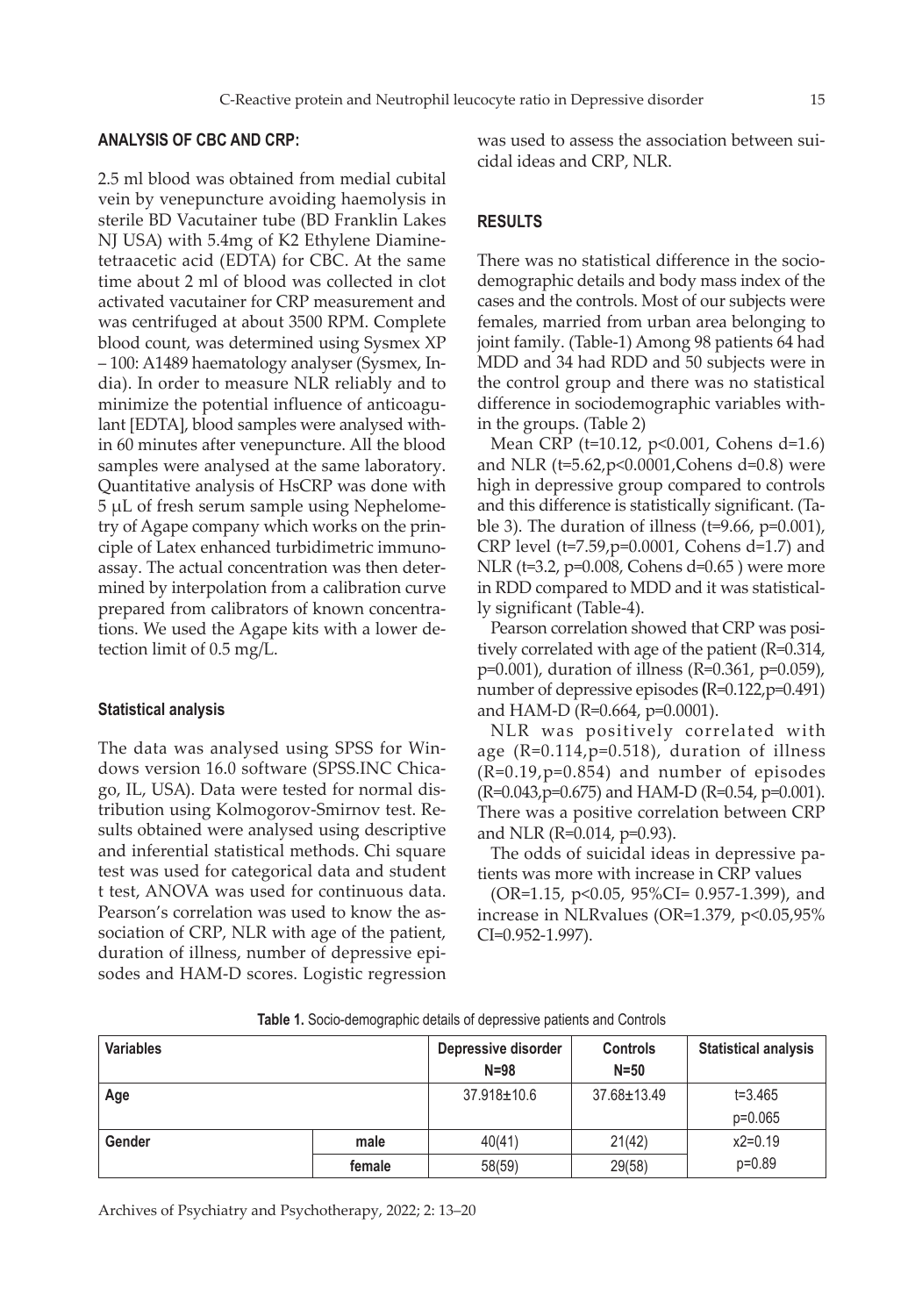16 Uma B.M et al.

| <b>Marital status</b> | married      | 84(85)           | 39(78)          | $x2=1.4$    |
|-----------------------|--------------|------------------|-----------------|-------------|
|                       | unmarried    | 14(15)           | 11(22)          | $p=0.23$    |
| place                 | urban        | 56(57)           | 27(54)          | $x2=0.133$  |
|                       | rural        | 42(43)           | 23(46)          | p=0.716     |
| family                | nuclear      | 60(61)           | 34(68)          | $x2=0.656$  |
|                       | joint        | 38(39)           | 16(32)          | p=0.418     |
| Occupation            | employed     | 36(37)           | 20(40)          | $x2 = 3.41$ |
|                       | farmer       | 30(31)           | 11(22)          | $p=0.33$    |
|                       | Un-employed  | 11(11)           | 3(6)            |             |
|                       | homemaker    | 21(22)           | 16(32)          |             |
| Socioeconomic status  | upper        | 16(16)           | 9(18)           | $x2=0.227$  |
|                       | middle       | 55(56)           | 26(52)          | $p=0.89$    |
|                       | <b>lower</b> | 27(28)           | 15(30)          |             |
| <b>BMI</b>            |              | $22.86 \pm 2.79$ | $22.9 \pm 2.58$ | $t = 0.08$  |
|                       |              |                  |                 | $p=0.93$    |

\*p<0.05 – significant

Figures in parenthesis are in percentages

| <b>Variables</b>      |             | <b>MDD</b>       | <b>RDD</b>      | <b>Controls</b> | <b>Statistical analysis</b> |
|-----------------------|-------------|------------------|-----------------|-----------------|-----------------------------|
|                       |             | $N = 64$         | $N = 34$        | $N=50$          |                             |
| Age                   |             | 35.12±9.56       | 40.17±10.61     | 37.68±13.49     | $F = 2.31$                  |
|                       |             |                  |                 |                 | $P=0.1008$                  |
| Gender                | male        | 30(46.9)         | 10(29.4)        | 21(42)          | $x2 = 2.814$                |
|                       | female      | 34(53.1)         | 24(70.6)        | 29(58)          | p=0.245                     |
| <b>Marital status</b> | married     | 54(84.4)         | 30(88.2)        | 39(78)          | $x2 = 1.639$                |
|                       | unmarried   | 10(15.6)         | 4(11.8)         | 11(22)          | p=0.441                     |
| place                 | urban       | 38(59.4)         | 18(52.9)        | 27(54)          | $x2 = 1.639$                |
|                       | rural       | 26(40.6)         | 16(47.1)        | 23(46)          | p=0.441                     |
| family                | nuclear     | 42(65.6)         | 18(52.9)        | 34(68)          | $x2=2.19$                   |
|                       | joint       | 22(34.4)         | 16(47.1)        | 16(32)          | $p=0.33$                    |
| <b>Occupation</b>     | employed    | 21(32.8)         | 15(44.1)        | 20(40)          | $x2=6.16$                   |
|                       | farmer      | 23(35.9)         | 7(20.6)         | 11(22)          | p=0.405                     |
|                       | Un-employed | 7(10.9)          | 4(8.8)          | 3(6)            |                             |
|                       | homemaker   | 13(20.3)         | 8(23.3)         | 16(32)          |                             |
| Socioeconomic         | upper       | 10(15.6)         | 6(17.6)         | 9(18)           | $x2=0.64$                   |
| status                | middle      | 35(54.68)        | 20(58.9)        | 26(52)          | $p=0.95$                    |
|                       | lower       | 19(29.6)         | 8(23.5)         | 15(30)          |                             |
| <b>BMI</b>            |             | $23.22 \pm 2.46$ | $22.4 \pm 3.12$ | $22.9 \pm 2.58$ | $F = 1.055$<br>p=0.3508     |

**Table 2.** Socio-demographic details of MDD,RDD and Controls

\*p<0.05 is significant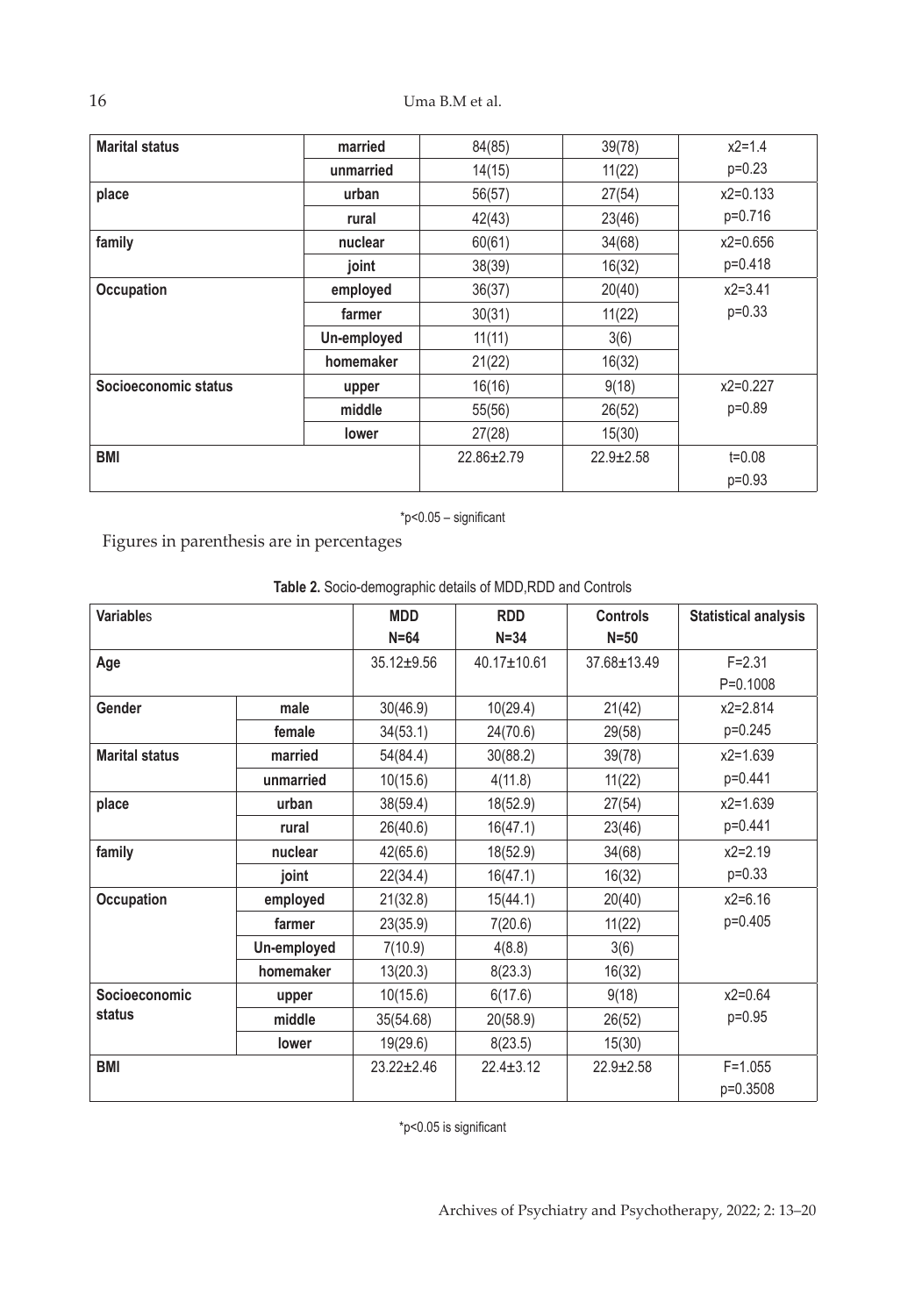C-Reactive protein and Neutrophil leucocyte ratio in Depressive disorder 17

| <b>Variables</b>   | Depressive disorder<br>$N = 98$ | <b>Controls</b><br>$N=50$ | <b>Statistical analysis</b> |
|--------------------|---------------------------------|---------------------------|-----------------------------|
| <b>HAM-D</b>       | 22.92.18                        | 6                         | $t = 49.42$                 |
|                    |                                 |                           | p<0.0001*                   |
| Hb                 | 11.36                           | 11.5                      | $t = 0.36$                  |
|                    |                                 |                           | $p=0.71$                    |
| <b>Neutrophils</b> | 4402.15                         | 4096                      | $t = 1.16$                  |
|                    |                                 |                           | $p=0.24$                    |
| lymphocytes        | 2195.01                         | 2236                      | $t = 5.62$                  |
|                    |                                 |                           | p<0.001*                    |
| <b>NLR</b>         | 2.295                           | 1.81                      | $t = 5.62$                  |
|                    |                                 |                           | p<0.0001*                   |
| <b>CRP</b>         | 2.365                           | 1.2                       | $t = 10.12$                 |
|                    |                                 |                           | p<0.001*                    |

**Table 3.** Clinical and Biochemical variables of depressive patients and Controls

# \*p<0.05 is significant

**Table 4.** Clinical and biochemical variable between MDD and RDD

| <b>Variables</b>           | <b>MDD</b>       | <b>RDD</b>      | <b>Statistical analysis</b> |
|----------------------------|------------------|-----------------|-----------------------------|
|                            | $N=64$           | $N = 34$        |                             |
| <b>HAM-D</b>               | 23.09            | 22.58           | $t = 1.104$                 |
|                            |                  |                 | $p=0.27$                    |
| <b>BMI</b>                 | $23.22 \pm 2.46$ | $22.4 \pm 3.12$ | $t = 1.142$                 |
|                            |                  |                 | p=0.156                     |
| Age of onset               | 31.6713.8        | 31.41           | $t = 0.09$                  |
|                            |                  |                 | p=0.922                     |
| <b>Duration of illness</b> | 1.25             | 11.76           | $t = 9.66$                  |
|                            |                  |                 | p=0.001*                    |
| Number of episodes         | First episode    | 2.94            |                             |
| Hb                         | 11.5             | 11.1            | $t = 1.44$                  |
|                            |                  |                 | $p=0.15$                    |
| <b>Neutrophils</b>         | 4445.7           | 4358.6          | $t = 0.249$                 |
|                            |                  |                 | p=0.80                      |
| Lymphocytes                | 2225.03          | 2165            | $t = 0.395$                 |
|                            |                  |                 | p=0.694                     |
| <b>Monocytes</b>           | 351.15           | 318.6           | $t = 1.225$                 |
|                            |                  |                 | p=0.224                     |
| eosinophils                | 246.3            | 311.64          | $t = 1.567$                 |
|                            |                  |                 | p=0.120                     |
| platelets                  | 250656.25        | 241588.23       | $t = 0.498$                 |
|                            |                  |                 | p=0.62                      |
| <b>RBC</b>                 | 4.82             | 4.44            | $t = 1.59$                  |
|                            |                  |                 | $p=0.36$                    |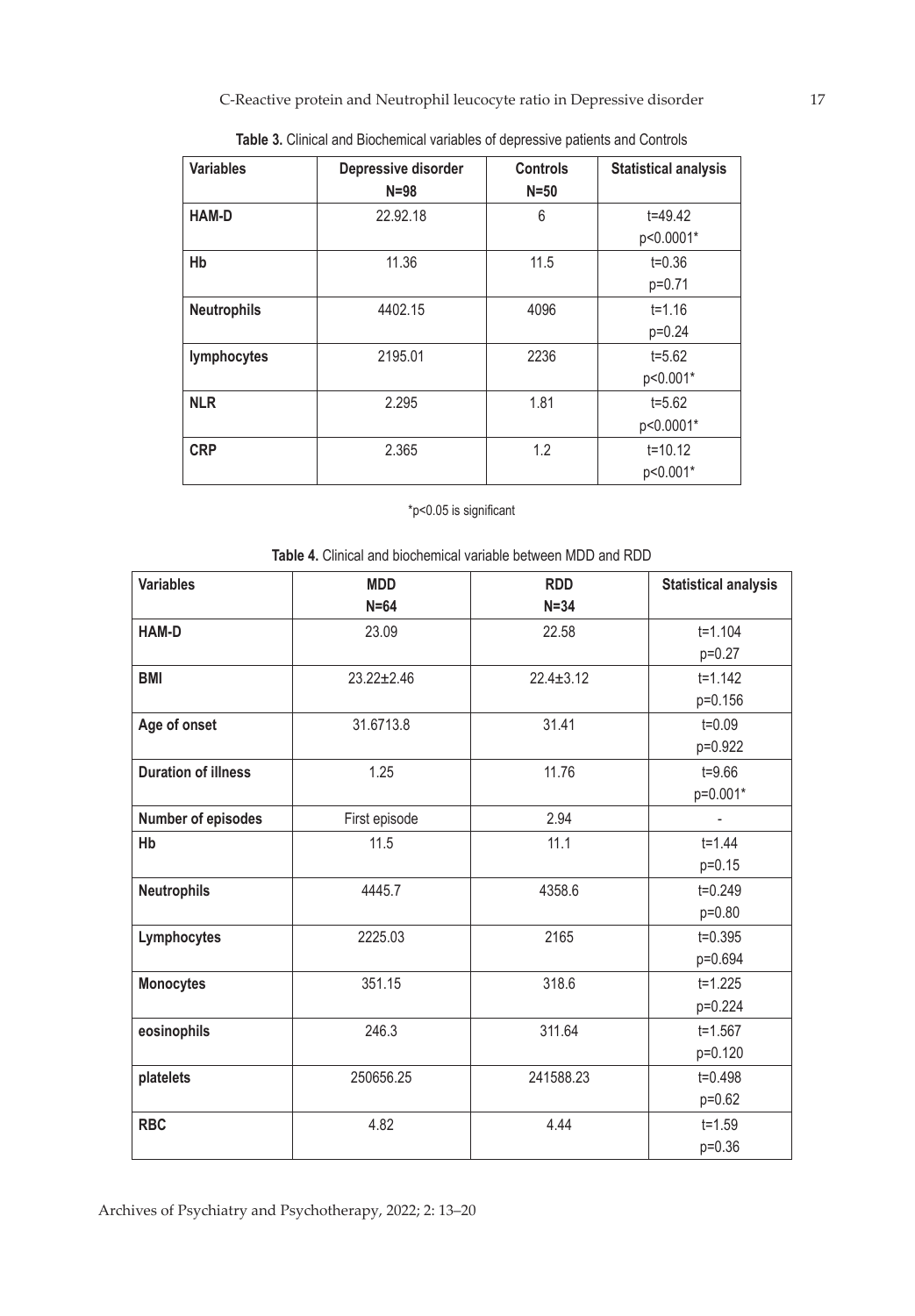| <b>WBC</b> | 7282.18 | 6864.7 | $t = 1.19$  |
|------------|---------|--------|-------------|
|            |         |        | p=0.235     |
| <b>NLR</b> | 2.09    | 2.32   | $t = 3.2$   |
|            |         |        | p=0.0018*   |
| <b>MLR</b> | 0.208   | 0.19   | $t = 0.488$ |
|            |         |        | p=0.627     |
| <b>PLR</b> | 127.68  | 118.39 | $t = 0.906$ |
|            |         |        | p=0.367     |
| <b>CRP</b> | 1.93    | 2.8    | $t = 7.59$  |
|            |         |        | p=0.0001*   |

\*p is <0.05 and is significant

#### **DISCUSSION**

In our study, we found that the Hs CRP and NLR levels were high in patients with depression compared to control group. In our study, CRP and NLR were more in RDD compared to MDD. There was a positive correlation between inflammatory markers, HAM D scores, duration of illness and number of episodes. Present study concurs with the previous studies where there is increased CRP [17,18,19] and NLR in depressive groups [20,21,22].

Dowlati et al, has observed the increase in inflammatory markers would be in much lower range compared to infection and autoimmune diseases, this has also corroborated with the present study [23].

Most of the evidence that connects MDD to inflammation derives from three factors: 1) patients with inflammatory diseases are more likely to show greater rates of Depression 2) a large number (approximately one-third) of people with major depression show elevated peripheral inflammatory biomarkers, even in the absence of a medical illness, and 3) patients treated with cytokines (i.e. for chronic infective hepatitis) are at increased risk of developing depression. Indeed, inflammatory mediators have been found to alter glutamate and monoamine neurotransmission, glucocorticoid receptor resistance and hippocampal neurogenesis [23,24,25,26]. Moreover, inflammation is able to alter brain signalling patterns, to affect cognition and to contribute to the production of a pattern of symptoms, clustering in a syndrome named 'sickness behaviour' and closely related to depression [8].

In this study there was a positive correlation of CRP with both age of patient and age of onset of depression. Increase in age is associated with microvascular inflammation and atherothrombotic lesions [26]. Hence, patients who present at a later age may have these changes not only in cardiovascular but in neural microvasculature as well. This may be the reason for a higher CRP level in patients with increased age.

In the present study, we observed an association between suicidal ideas and CRP, NLR. A 9 year prospective study by Batty et al has also reported a positive correlation between CRP and suicide [27]. According to a study CRP and IL6 were found to be elevated in patients with high suicidal ideation [28]. Meydeneri et al has reported higher NLR in patients with more suicide attempts [29]. Though**,** Bergman et al did not find any association between the two.[30] These discrepancies may be attributed to differences in sample size, study design, and controls used in each study. We believe that, HsCRP and NLR could also be utilized as a conjunctive marker to assess suicidal ideation along with HAM D scores. This could help in early intervention towards preventing suicidal attempts. Though more studies are needed to further clarify the association.

In our study, CRP and NLR were more in RDD compared to MDD. There was a positive correlation between inflammatory markers, duration of illness and number of episodes. This could be explained by immune dysregulation and chron-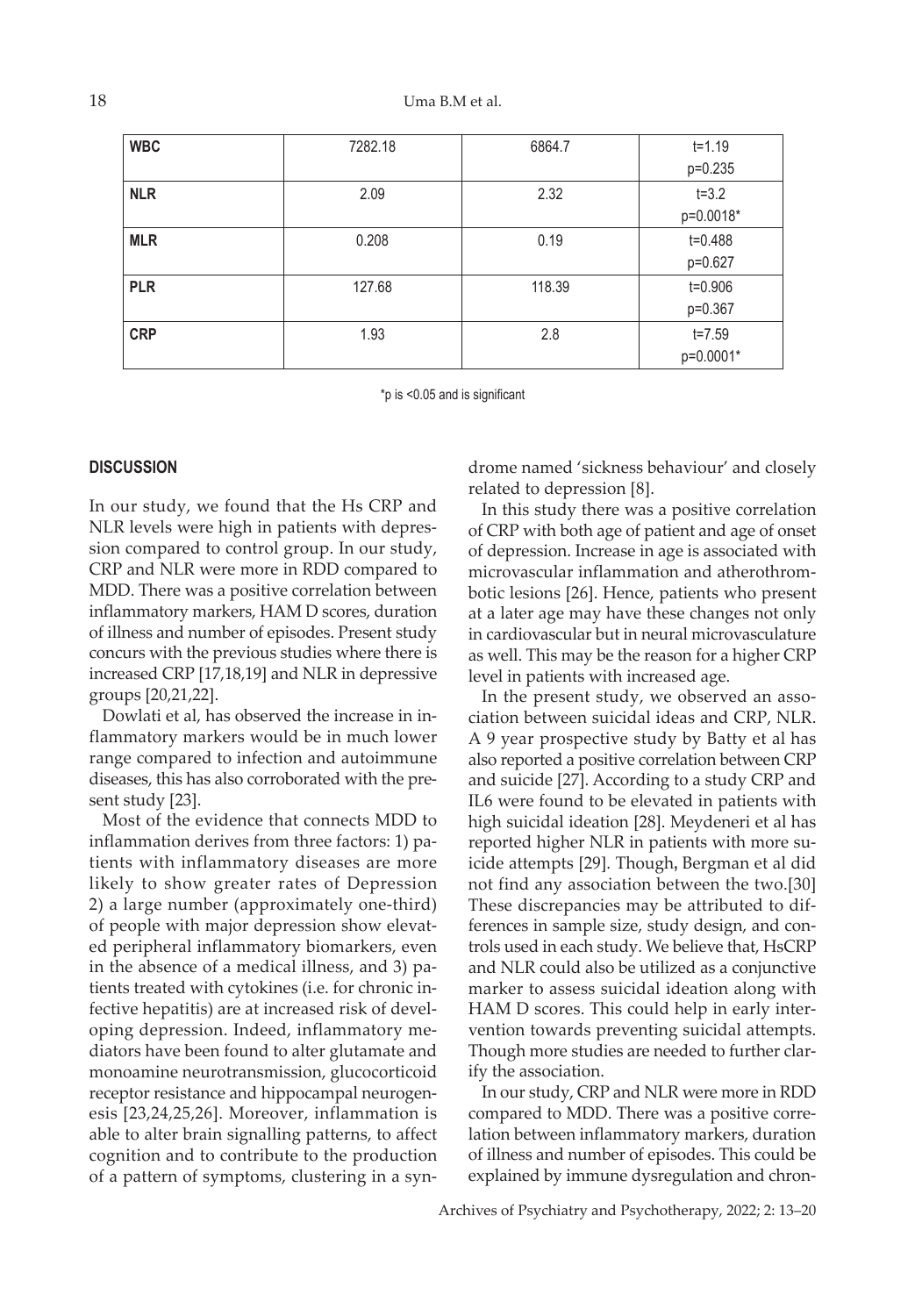ic inflammation in RDD [31]. Resistance to antidepressant therapy, and relapse of depression causes an activation of inflammatory response. There are studies which indicate that in treatment resistant MDD cases the level of proinflammatory cytokines are elevated, in turn leading to high CRP [5]. A possible explanation for this is that, during inflammation, microglia, neurons and macrophages activate metabolism of serotonin and tryptophan breakdown thus decreasing response to SSRIs [32]. Patients with RDD have repeated episodes and runs a chronic course which would lead to higher levels of inflammatory markers. Over the due course of relapses increasing age of the patient may also contribute to the higher levels of these markers. Because, higher age itself may be linked with chronic low grade inflammation, which can lead to increase in levels of cytokines and hence CRP, which is also called 'Inflammaging' [33]. In our study the age group of RDD patients were higher than MDD and control group and this can also be one of the reason for higher CRP and NLR in this group.

This was a hospital based cross sectional case control study, wherein we have assessed the role inflammatory biomarkers in depression, which are inexpensive and can be carried out in any primary set up. To the best of our knowledge, this is the first study to compare inflammatory parameters in MDD and RDD. Subjects in our study did not have any kind of infection, acute inflammation, history of smoking, alcohol, drug intake and medications, as these factors are known to cause significant changes in levels of inflammatory biomarkers. Thereby, we have eliminated most of the known confounding factors. Patients were drug free for at least one month and hence there was no effect of drugs on these parameters.

There were certain limitations in our study, this was a hospital-based study and had small number of subjects so could not be generalised to the community. For suicidal ideas we had used an item from HAM-D, a specific scale for suicidal ideation would have been more appropriate. It is a cross sectional study which hinders casual associations between predictors and outcome variables. We did not assess the influence of gender on these parameters.

There is further scope for longitudinal assessment, to know the association of inflammatory

Archives of Psychiatry and Psychotherapy, 2022; 2: 13–20

biomarkers, depression and coronary heart disease, the effect of antidepressants on inflammatory markers and influence of these biomarkers on developing resistance to these drugs.

To conclude, we substantiate the role of inflammation in Depression, as evidenced by elevated levels of Hs CRP and NLR. Also, it would be prudent to say that, along with HAMD scores, HsCRP and NLR could be used as pragmatic indicators in patients with depression, as an accessory aid to assess the severity of depression and also as a prognostic indicator.

#### **REFERENCES**

- 1. Depression and other common mental disorders: Global health estimates. Geneva: World Health Organization; 2017. Licence: CC BY-NC-SA 3.0 IGO
- 2. Greden JF. The burden of recurrent depression: causes, consequences, and future prospects. J Clin psychiatry 2001;6:,5–9.
- 3. Gałecki P, Talarowska M. Inflammatory theory of depression. Psychiatr Pol. 2018 30;52(3):437-447. English, Polish. doi: 10.12740/PP/76863.
- 4. Visser M, Bouter LM, McQuillan GM, Wener MH, Harris TB. Elevated C-reactive protein levels in overweight and obese adults. JAMA 1999;282:2131-2135.
- 5. Cattaneo A, Gennarelli M, Uher R, Breen G, Farmer A, Aitchison KJ. Candidate genes expression profile associated with antidepressants response in the GENDEP study: differentiating between baseline 'predictors' and longitudinal 'targets'. Neuropsychopharmacology. 2013;38(3):377-385
- 6. Ma. Y, Chiriboga D.E, Pagoto L.S, Rosal MC, Li W, Merriam PA, et al. Association between Depression and C-Reactive Protein. Cardiology Research and Practice Volume 2011; Article ID 286509, 8 pages doi:10.4061/2011/286509
- 7. Tuglu C, Kara SH. Depression, cytokines and immune system. Bull Clin Psychopharmacol. 2003;13:142–150
- 8. Krishnadas R, Cavanagh J. Depression: an inflammatory illness? J Neurol Neurosurg Psychiatry. 2012;83:495–502.
- 9. Semiz M, Yildirim O, Canan F, Demir S, Hasbek E, Tuman TC, Kayka N, Tosun M. Elevated neutrophil lymphocyte ratio in patients with schizophrenia. Psychiatr Danub. 2014;26(3):220–225.
- 10. Kuyumcu ME, Yesil Y, Oztürk ZA, Etgül S, Halil M, Ulger Z, Cankurtaran M, Arıoğul S. The evaluation of neutrophillymphocyte ratio in Alzheimer's disease. Dement Geriatr Cogn Disord. 2012;34:69–74
- 11. Zorrilla EP, Luborsky L, McKay JR, Rosenthal R, Houldin A, Tax A. The relationship of depression and stressors to immunological assays: a meta-analytic review. Brain Behav Immun 2001;15:199-226.